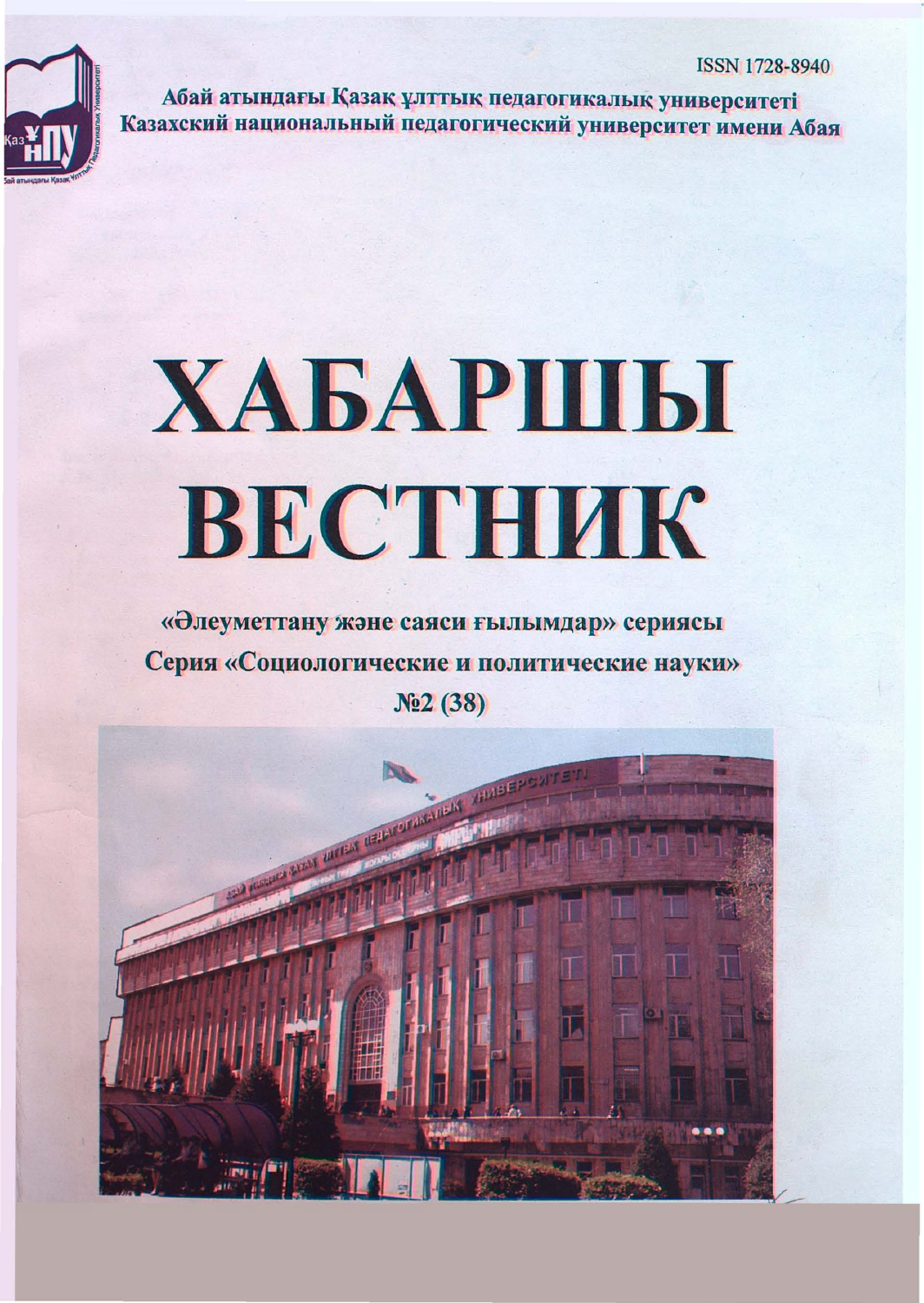### СОЦИАЛЬНЫЙ АУДИТ СОЦИАЛЬНО-ЭКОНОМИЧЕСКОГО РАЗВИТИЯ РЕГИОНАЛЬНОГО СЕЛЬСКОГО ПОСЕЛЕНИЯ

Т.Кащинбаева - д.соц.н., профессор кафедры политологии и социально-философских дисциплин института магистратуры и PhD докторантуры КазНПУ им. Абая

«Сощивальный аудит» не только для казахстанской науки, нои для зарубежной науки и общественной жизни - явление новое. Более широкое применение он получил в некоторых странах Запада на рубеже ХХ-ХХІ столетия, что вызвано стремлением социума к консолидации, инновационному развитию [1].

Российские ученые проявляют активность в разработке социального аудита в аспекте регулирования социально-трудовых отношений [2].

Исходя из социальных запросов казахстанского общества, основными теоретико-методологическими подходами социального аудита в Республике Казахстан являются нацеленность на инновационное и социальное развитие общества, взаимное согласование, координация деятельности и усилий государства, бизнеса и институтов гражданского общества, оценка реальной действительности общественных отношений через интересы и потребности граждан общества и социальных сообществ, акцентирование внимания на духовные факторы социальных отношений [3].

Элементы социального аудита в определенной степени присутствуют в деятельности государственных органов и общественных организаций, а в плане его научной разработки и обоснования казахстанскими исследователями делаются лицъ первые шаги. Социальный заказ Общественного Фонда «Первого Президента Республики Казахстан» ученому социологу, руководителю неправительственной организации «Центр социологических психологических исследований и медико-психологической помощи «ЭЛЕУМЕТ», способствовал разработке и обоснованию «Социального аудита» с позиции социологической науки с учетом реальности регионов Республики Казахстан. Объектом исследования в рамках социального проекта «Социальный аудит социально-экономических и культурно-образовательных программ с участием H11O» являлись сельские поселения Восточно-Казахстанской области, по социально-экономическим отношениям, имеющим типичный характер для многих отдаленных сельских поселений Республики.

Процесс исследования включил в себя изучение зарубежного опыта социального аудита, теоретических, методологических аспектов его разработки и применения, определение и обоснование приоритетных направлений по исследованию темы. Было особо акцентировано внимание на видение и рассуждения интеллигенции, производственников, представителей власти, предпринимательства, НПО и других экспертов по исследуемой проблематике. С этой целью проведены анкетные опросы, интервью представителей различных аульных округов, субъектов крестьянских, фермерских хозяйств, молодежи, ученых, управленцев и всех тех, мнение и взгляды которых важны для познания реальности их жизни и перспектив. Применены также такие методы эмпирического исследования как наблюдение, работа с документами, статистическими данными. В процессе исследования одновременно проводились информационная, просветительская, ориентирующая и пропагандистская работа.

Заслуживает подчеркивания заинтересованное отношение респондентов и экспертов к проводимому исследованию, что свидетельствует об их желании быть сопричастными к инновационному развитию села и в целом всего казахстанского общества. Приглашенные к участию в опросе-беседе респонденты и эксперты в целом продемонстрировали свое согласие и поддержку стратегического курса государства, проявили особую заинтересованность в инновациях в сфере переработки и реализации сельхозпродукции, подготовки кадров нового поколения и в решении других жизненно актуальных проблем.

В ходе исследования изучено мнение 169 респондентов - жителей отдаленного от областного центра крупного сельского района, основным видом экономического пройзводства которого является животноводство и 99 процентов населения составлет казахское население. По возрастной структуре 74% из них составляют люди трудоспособного, экономически активного возраста - от 20 до 50 лет. Из них 30% составляют люди от 20 до 30 лет, что характеризует мнение молодых людей села. 49% респондентов составляют представители мужского пола, а 51% - женского. 59% опрошенных имеют высшее и среднее специальное образование, что свидетельствует о достаточно высоком образовательном уровне людей, выразивших свое мнение и социальную позицию. По виду деятельности участники опроса характеризунотся следующими показателями:  $14\%$  - работники сферы образования,  $7\%$  - предприниматели сферы сельского хозяйства, 18% - государственные служащие, 4% - работники сферы культуры, 4% - сферы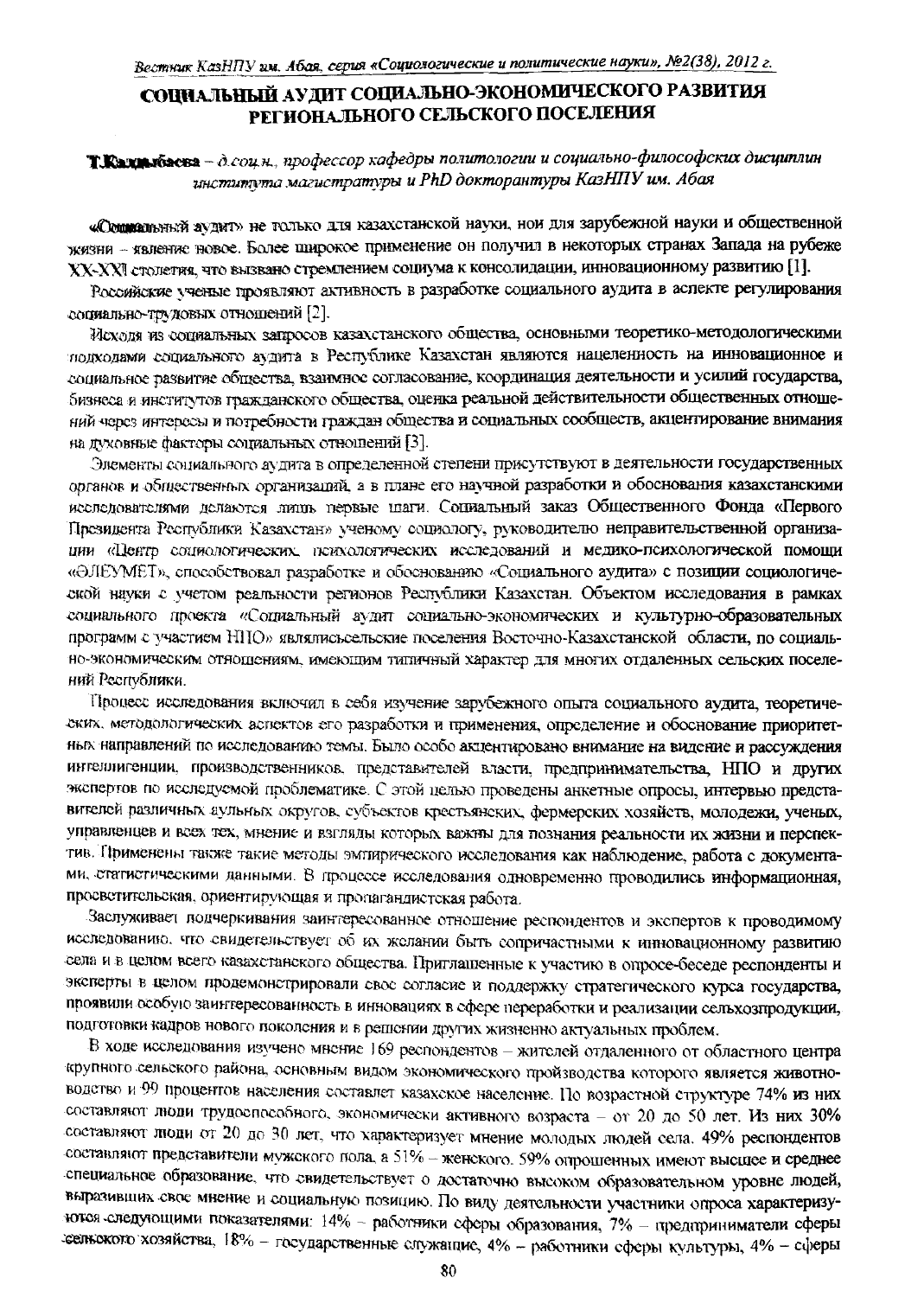социальных услуг, 2% - пенсионеры, 2,5 - сферы услуг, 18% - студенты из исследуемых сельских поселений, 1,5% - работники здравоохранения, 11% - безработные.

Какова научно-практическая позиция интеллигенции индустриального города по поводу социально экономического развития ауыла?

В целях изучения их мнения и получения предложений экспертами из областного центра (г. Усть-Каменогорск) проведено интервьюирование по следующей выборке: изучено мнение 29 экспертов с высшим образованием, в числе которых 24,1% - обладатели ученой степенью кандидата наук, 10,3% ученой степенью доктора наук, что свидетельствует о высоком образовательном уровне людей, выразивших свое мнение и позицию. По роду деятельности 37,9% из них - работники сферы науки и образования, 24,1% - работники государственных органов, сферы управления сельским хозяйством и индустриально-инновационным развитием региона, 10,3% – работники финансовых организаций. То есть, опросом были охвачены эксперты, наиболее тесно соприкасающиеся с вопросами социально-экономического и культурно-образовательного развития аула.

Предлагается ниже к вниманию читателей журнала часть обобщенного по теме исследования материала.

Переход к информационному обществу - это не отдаленная перспектива для Казахстана, а востребованная уже сегодня необходимость. Особенность информационного общества заключается в том, что именно информированность о качественно новом, наиболее прогрессивном играет решающую роль в программировании и проектировании, в целом - в решении той или иной общественной задачи. В результате экономится время и ресурсы, находятся наиболее эффективные методы, технологии и соответственно этому строится социальное поведение и действие реализующих их людей. Тем более в условиях далекого ауыла, который существенно отстает от города и близлежащих к городу сел по информированности жителей с передовых позиций развития, как в области экономики, так и культуры, науки и образования. Информированность может изменить тормозящий новое, менталитет жителей ауылчан - взрослых и молодых, производителей и управляющих. Отсюда вытекает первейшая задача - телефонизация и информатизация, создание центров социально-экономического и научно-культурного просвещения. На начальном этапе такими центрами могли бы быть библиотеки, коренным образом перестроившие свою работу и оказывающие востребованные информационные услуги субъектам сельхозпроизводства, НПО, управленческим структурам, другим заинтересованным лицам.

Постиндустриальное и информационное общество базируется на интеллектуальном потенциале, в частности, науки, передовой технологии и передовой социальной мысли, инновационной деятельности университетов. В данном случае инновационное развитие ауыла неразрывно связано с содействием науки и институтов образования, подготовкой квалифицированных кадров университетами, социальным прогнозированием и проектированием социально ориентированными научными центрами. Если конкретно, Ауыл нуждается в территориально-географических, геолого-биологических, социально-экономических и социокультурных исследованиях с позиции изучения, уточнения перспективы использования естественно-природных и социальных данных (флоры, фауны, недр, почвы, географического обустройства, водных ресурсов, источников энергии, возможностей регулирования расселения населения, развитие социальной инфраструктуры и др.). Не имея научной информации об этих явлениях невозможно прогнозировать, проектировать и планировать научно обоснованные, социально оправданные программы развития территорий. Это значит, что наука должна опережать государственные программы, обеспечивать политиков и исполнительную власть научно-обоснованным видением проблем и их решений. В результате происходила бы гармония науки и управления, сращивание интеллектуального потенциала с жизненными потребностями, что и свойственно постиндустриальному обществу, куда направлены устремления казахстанского социума. Проблемой остается вопрос о том, как повернуть казахстанскую науку в сторону жизненных реальностей, в частности инновационного развития ауыла. Казахстан имеет достаточное количество научных центров, в том числе аграрного профиля, однако они страдают недостаточной социальной ориентированностью и социальной ответственностью, замедленной реакцией на стратегию государства. Подобное относится и к отечественной инженерной мысли, техническим научным центрам, которые до сих пор ориентированы в основном на городские промышленные отрасли, в то время когда ауылчане, имея неограниченные, возобновляемые ресурсы для переработки инновационными технологическими способами, могли бы сделать экономику Казахстана наиболее конкурентоспособной. Село нуждается в активных интеллектуальных инвестициях.

За последние годы Ауыл существенно изменился в положительную сторону: сократилась безработица,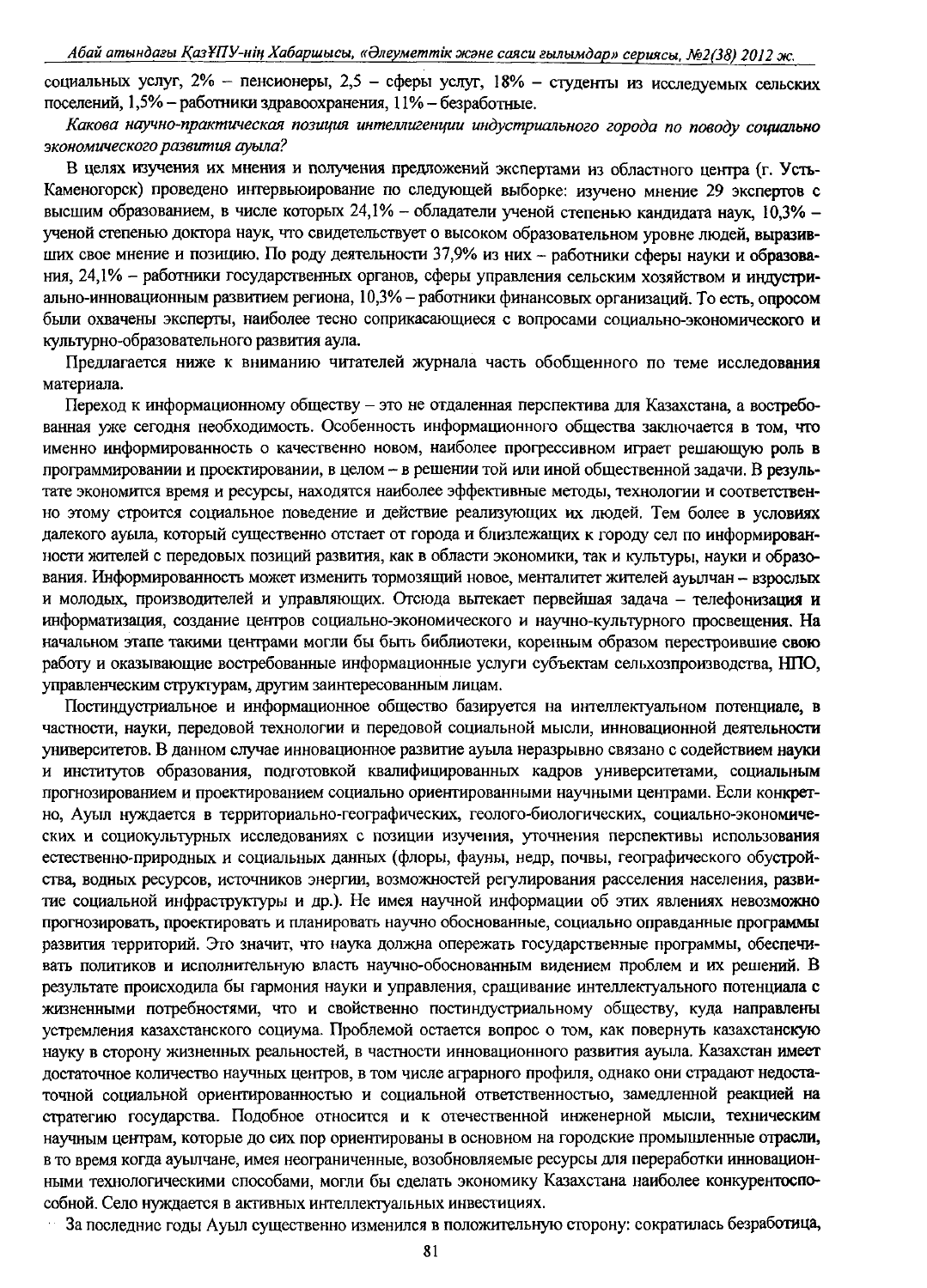получило развитие животноводство, замедлился отток населения, по мере возможности развиваются бизнес-структуры, налаживается культурно-образовательная жизнь. Однако наблюдается социальный факт. когда ограниченные возможности лучшей реализации произведенной продукции (молока, мяса, шкуры. шерсти и др.) отбивают желание наращивать достигнутое. Наиболее слабым звеном в этом контексте остается переработка сырья с применением передовых технологий, их сохранение и реализация, узость сельского рынка, диктат города в отношении товарообмена, отсутствие кооперированных сообществ самих сельских производителей, способствующих сбору, переработке, реализации их продукции. В результате как сельские производители – фермеры, крестьянские хозяйства, отдельные хозяйства по откорму, убою скота, а также личные подворья не получают ожидаемой прибыли, а тем самым - не имеют инвестиционных возможностей для создания совместных перерабатывающих предприятий малого и среднего уровня. Данное положение остается также одной из причин низкой оплаты сельхоз труда, что делает ее непривлекательной для молодежи и наиболее квалифицированных специалистов. А востребованность молодых специалистов - инженеров, экономистов, менеджеров, агрономов, ветврачей, зоотехников обусловлено, во-первых, постепенным старением ведущих субъектов крестьянских хозяйств. Во-вторых. необходимостью инновационного развития аграрного производства, переработки и реализации сельхозпродукции. Они были бы более открыты новому, прогрессивному, информационному, рыночному.

Инновационная перспектива развития Ауыла неразрывно связана с коренным изменением менталитета его жителей в отношении к новым технологиям, нового видения того, что для них является традиционным ипривычным. Например, территориально-географическое расположение Тарбагатайского района позволяет в широком масштабе вести коневодство и верблюдоводство, производить, перерабатывать и реализовывать конкурентоспособную на мировом рынке экологически чистую продукцию - конину, кумыс, шубат, натуральную верблюжью шерсть, изготавливать одежду, продукцию декоративного искусства и др. Однако, как было выявлено, наблюдается обратное: владельцы верблюдов избавляются от них как от неприбыльного дела. А их выкупают наиболее продвинутые сельхоз-бизнесмены из других территорий. Коневодство есть, но имеет малоприбыльный, однобокий характер. Отсутствует сбор, обработка и переработка сельхоз сырья, которые в прежние времена обеспечивали развитие легкой промышленности страны.

В плачевном положении находится и производство молочной продукции. Крестьянские хозяйства, имеющие 300-350 голов дойных коров, не производят молока из-за отсутствия рынка реализации, не имеют технологий для ее обработки, сохранения и переработки, а ее доставке перерабатывающим отраслям города препятствует отдаленность ауыла.

В территориально-географических условиях Казахстана обеспечение крестьянских хозяйств отдаленных ауылов и отгонных поселений современными малыми перерабатывающими технологиями имеет исключительное значение. Это означает, что и государство, и наука, инженерная мысль должны поворачиваться в сторону востребованных запросов сельхозпроизводителей из отдаленных населенных пунктов. Наука и город должны идти навстречу производителям экологически чистой, конкурентоспособной продукции, то есть ауылчанам. В свою очередь, это ставит вопрос о культуре коммуникаций - дорог, почтовой и электронной связи, авиасвязи, налаживание связей с потребителями республики, а также зарубежья. Отсюда требуется совершенствование законодательства и административного регулирования, чтобы положить конец оторванности ауылчан от нового мира информации, технологий, рынка, образования и иных востребованных социально-экономических и культурных услуг.

Образовательно-культурный потенциал далекого Ауыла нуждается в пристальном внимании, как со стороны государства, так и институтов гражданского общества. Каков бы ни был приток инвестиций, как бы ни привлекались кадры специалистов, решающую роль в индустриально-инновационном развитии Ауыла играет его собственный человеческий и интеллектуальный потенциал. А их выращивает семья, детские сады, общеобразовательные и профессиональные школы, учреждения культуры и социальная среда. Ауылчане слабо обеспечены детскими садами, а сельская школа, в плане материально-технической базы и кадрового обеспечения, остается наиболее слабым звеном системы образования республики, а многие ПТУ в сельских районах не ведут подготовку по инновационным специальностям и требованиям. Учреждения культуры ауыла - библиотеки, Дома культуры, спортивные учреждения, наиболее пострадавшие в ходе социально-экономического кризиса, восстанавливаются медленно, в отрыве от жизненных потребностей ауыла и страны, а новые услуги культуры - информационные, компьютерные входят в жизнь ауыла медленно. Своевременное развитие каждого ребенка и заботливое отношение окружающей среды к ним является вопросом не только Министерства образования и науки РК, но и всего общества,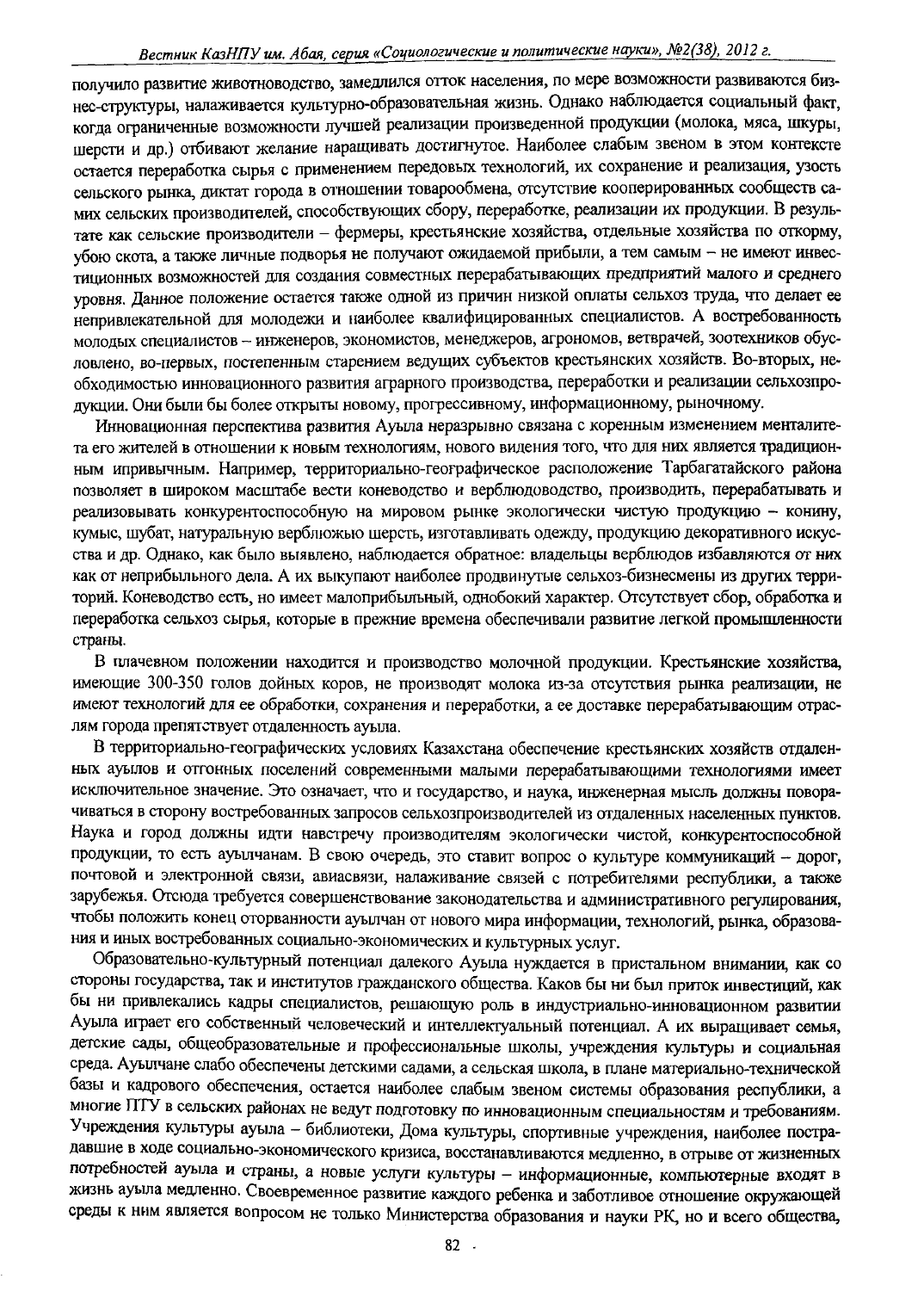#### Абай атындагы ҚазҰПУ-нің Хабаршысы, «Әлеуметтік және саяси ғылымдар» сериясы, №2(38) 2012 ж.

тем более бизнес-структуры. Бизнес-структуры, бизнес, сфера культуры и образования взаимно отчуждены. Вопрос социальной ответственности предпринимательства страны передказахстанскимауылом, остается актуальной, духовно-нравственной и социально-политической проблемой. Проблема нуждается в пристальном внимании не только со стороны государства, но и со стороны «Атамекен» - координациионной общественной организации предпринимателей страны.

Определенная отстраненность молодежи от деятельности решающих звеньев – бизнеса, участия в управлении и НПО, в целом общественной жизни сельских районов, позволяет предположить, что, с одной стороны, молодежь недостаточно профессионально готова заниматься этим, с другой - взрослая социальная среда не всегда доверяет им социально значимые дела. В-третьих, как отмечают респонденты в ходе проведенного исследования, качество образования нуждается в особом отношении к нему. Отсюда вытекает задача проявления социально-экономической и социально-культурной заботы о подрастающем поколении Ауыла. Исследование также показало, что основной причиной слабой привлеченности ауыльной молодежи к решающим видам деятельности являются: а) необеспеченность работой; б) бытовая неустроенность молодых специалистов; в) низкая оплата труда в сельском районе; г) низкая наукоемкость сельхозпроизводства; д) неудовлетворенность деятельностью культурных, досуговых и иных развивающих учреждений.

Ауылчане обратили внимание на проблему доступности СМИ, в частности газет и журналов, их своевременную доставку. Наблюдаются факты, когда внимания молодежи села в большей степени привлекают зарубежные телепрограммы, чем отечественные. Если данное явление станет тенденцией, появится определенная опасность, что зарубежная массовая культура «захватит» не только город, но и село, в том числе отдаленные районы. Значит, за прогрессивное развитие ауыла, его информирование, просвещение свою долю социальной ответственности несут научная среда и представители искусства. безусловно, республиканское и местное СМИ.

Важнейшей составляющей общественной жизни в плане привлечения к ней населения, являются НПО. В последние годы благодаря государственному социальному заказу возросла их численность и значительно активизировалась их деятельность. Однако, как показало исследование, наблюдается существенное отставание отдаленных сельских территорий в создании и развитии институтов гражданского общества. А это означает, что основная доля населения остается в стороне от программирования, планирования и реализации социальных программ, а также от социального партнерства с бизнесом и местными органами власти.

#### Что мешает развитию НПО в ауылах?

Как выяснилось в ходе исследования, сдерживающими факторами в развитии институтов гражданского общества на селе являются следующее: слабая информированность населения о социальном назначении НПО; слабая информированность населения о механизмах организации НПО - юридических, организационных, финансовых, а также вопросов планирования, выполнения работ, отчетности и др.; ограниченная доступность средств коммуникации, точнее, телефонизация, компьютерная неграмотность, отсутствие у основной части многих компьютерной техники, малочисленность подключенного к Интернету систем, психологическая неадаптированность кновым коммуникативным технологиям; слабая информированность сельской интеллигенции и других сельчан о проводимых конкурсах, ярмарках социальных идей и проектах, организуемых для НПО; определенное опасение представителей местной власти активности НПО, взамен заинтересованного социального партнера в решении общественных проблем. Верхние эшелоны институтов гражданского общества пока еще также предпочитают отношения преимущественно с городскими НПО, не уделяя должного внимания социализации сельского населения, привлечению к их деятельности институтов гражданского общества;

В результате слабости системы рационально действующих НПО, определенная часть населения становятся «легкой добычей» деструктивных религиозных ииных асоциальных влияний. Во-вторых, не искоренился менталитет, когда решение всех своих жизненных проблем население возлагает на местные государственные органы, даже в таких вопросах, которые под силу решить самим гражданам и населению - благоустройство населенных пунктов, забота о подрастающем поколении, пожилых, утверждение здорового образа жизни, организация досуга и другие.

Малочисленность и слабость НПО не позволяет местной власти опереться на активность большинства населения в решении социально-территориальных проблемместного сообщества, включая социальной ответственности бизнеса в деле согласованности их деятельности с интересами социума территорий. Отсюда вытекает вывод о том, что во всемерном развитии прогрессивно действующих НПО должны быть крайне заинтересованы местные государственные органы власти.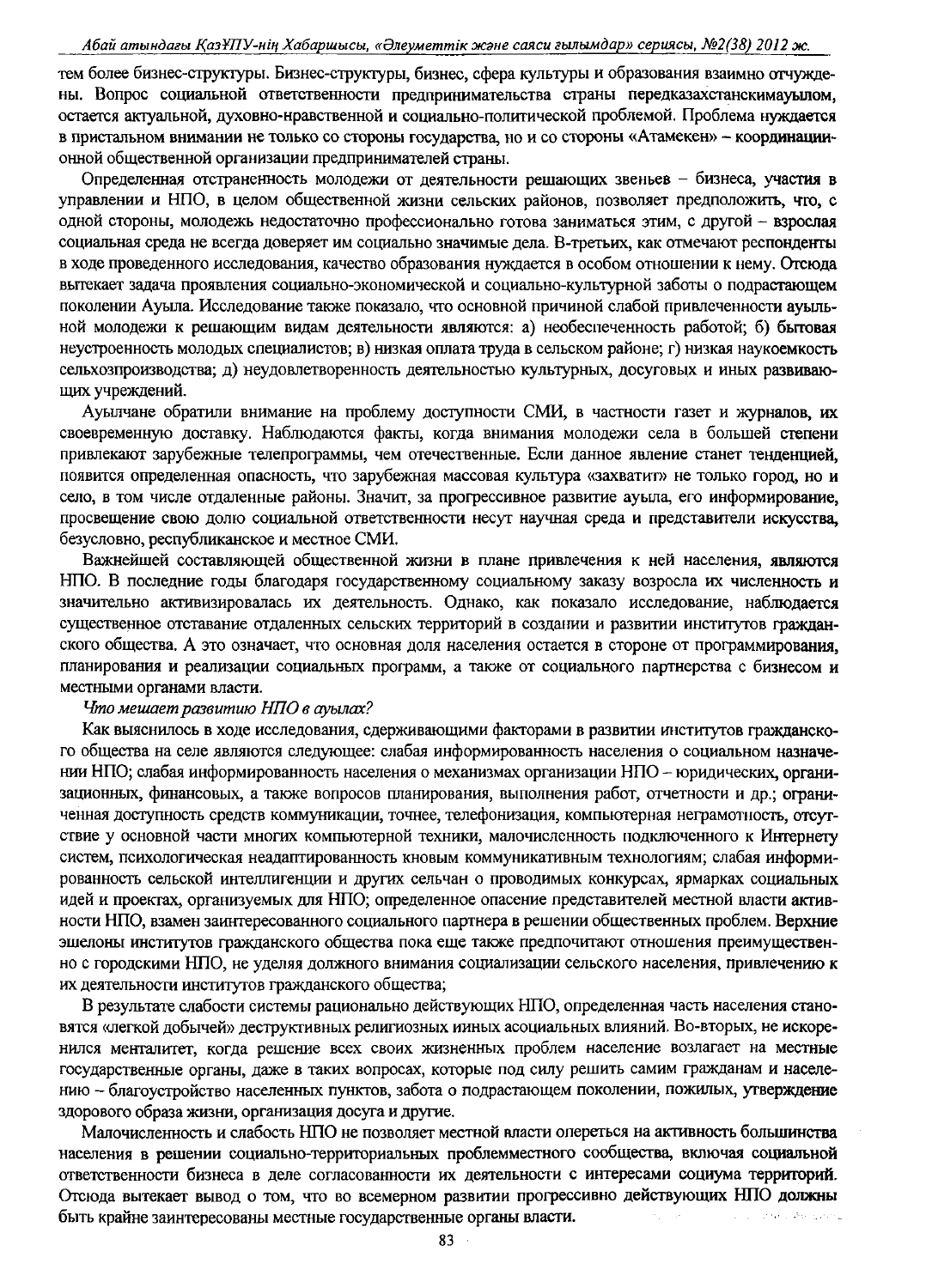Важнейшим условием и предпосылкой инновационного развития села, в частности, далекого Ауыла является активное развитие взаимовыгодного всестороннего отношения города и села, а также коренное изменение социальной сущности их экономических отношений. Не секрет, что как бизнесмены, так и иные производственные структуры города получали (получают) одностороннюю выгоду. Пользуясь неразвитость социально-коммуникационной инфраструктуры ауыла, фактически эксплуатировали его ресурсы, не отдавая взамен ни передовой технологии обработки сырья, ни достойной цены за сельхоз товары, не помогая в развитии образовательных, культурных, коммуникационных инфраструктур, даже допуская мышление о том, что отставание Ауыла - явление ему свойственное. Подобные пережитки социального сознания и социальных отношений не изжиты и в условиях независимого Казахстана. Об этом свидетельствует отстраненность городского интеллектуального потенциала от жизненных проблем села, в частности, отдаленных районов, с точки зрения технолого-конструкторской, интеллектуальнокоммуникационной, культурно-просветительской, торгово-обслуживающей, научно-исследовательской поддержки сельчан. Они могут ссылаться на плохую дорогу, отсутствие сервиса для приезжих, а в большей степени, на ненадежность сельской экономики для вложения инвестиции, в целях быстрого получения ожидаемой прибыли. Потому и требуется не личностно эгоистический, а государственный, социально перспективный подход со стороны интеллектуально-промышленной структуры города и их субъектов.

Неисчерпаемый и воспроизводимый природно-естественный потенциал Ауыла - сегодня отстающего, а в ближайшей перспективе инновационно развивающегося, с помощью иностранных инвесторов и целенаправленных мер со стороны государства - это ожидаемое общественное явление. Оно стало бы социально-экономической реальностью гораздо быстрее, если бы городские потенциально возможные инвесторы как финансового, так и интеллектуального капитала, сейчас, не откладывая на завтра, осознали бы свою социальную ответственность, избавились бы от былого менталитета и увидели бы в Ауыле потенциально перспективного, выгодного партнера. Актуальной остается проблема взаимоотношений и взаимодействия предпринимателей города и села, так и между самими сельскими предпринимателями. В результате чего неэффективно используются и реализуются внутрирайонные и межрайонные кооперационные и организационные ресурсы, делает их слабыми в плане привлечения инвестиций в сферу переработки сырья и его реализации.

Многие отмеченные выше проблемы Ауыла взаимосвязаны с развитием легкой и пищевой промышленности страны. В целом, ближайшая перспектива и интересы инновационного развития Ауыла нуждаются в новом видении и подходе к его проблемам.

Исследование показало проблематичность нахождения механизмов интеграции деятельности местной власти, бизнес-структур и неправительственных организаций Ауыла. При изучении мнения респондентов и экспертов по данному вопросу наблюдалось затруднение в ответе не только у субъектов бизнеса и НПО, но и у представителей местных государственных управленческих структур.

Социальный смысл развития НПО заключается в том, чтобы они как можно лучше знали и представляли интересы различных слоев, групп населения, и своей идеей и деятельностью всемерно помогали государству построить и развивать социально ориентированное гражданское общество. Без развития институтов гражданского общества трудно вести разговор о социальной ответственности самих граждан, об их социально-политической грамотности и культуре, об осуществлении общественного контроля над деятельностью власти и бизнеса. При этом НПО должно сохранить за собой свою независимость от местной власти и бизнеса. Только при этом условии они могут представлять собой равноправного социального партнера и представителя интересов социума. Совпадение коренных интересов местной власти и НПО способно сделать их реальной силой, которая повысит социальную ответственность бизнеса. На уровне государства Казахстан все эти вопросы находят правильное понимание и постепенное решение. Все же остается проблемой то, чтобы государственная политика по интеграции усилий трех решающих сил – власти, бизнеса и НПО реализовалась на уровне сельских территорий – не видоизменяясь, а сохраняя свой социальный смысл и назначение.

1. The New Sosial audits: Accountability, Managerial Capture or The Agenda of Sosial Champions byOwen, David L.,... European Accounting Review, May 2000, Vol. 9 Issue1? - P. 81-98.

2. Джорс С. Всеобщее управление качеством стратегии технологии, применяемые сегоднчя в самых успешных компаниях / Джорс С., Ваймерскарх А. - СПб.: Викторя плюс. 2002.

3. Галиев Г.Т. Социальный аудит как компонент инновационного развития государства / Социология нравственности: Сб. научных статей международной научно практической конференции «Патриотизм как зако